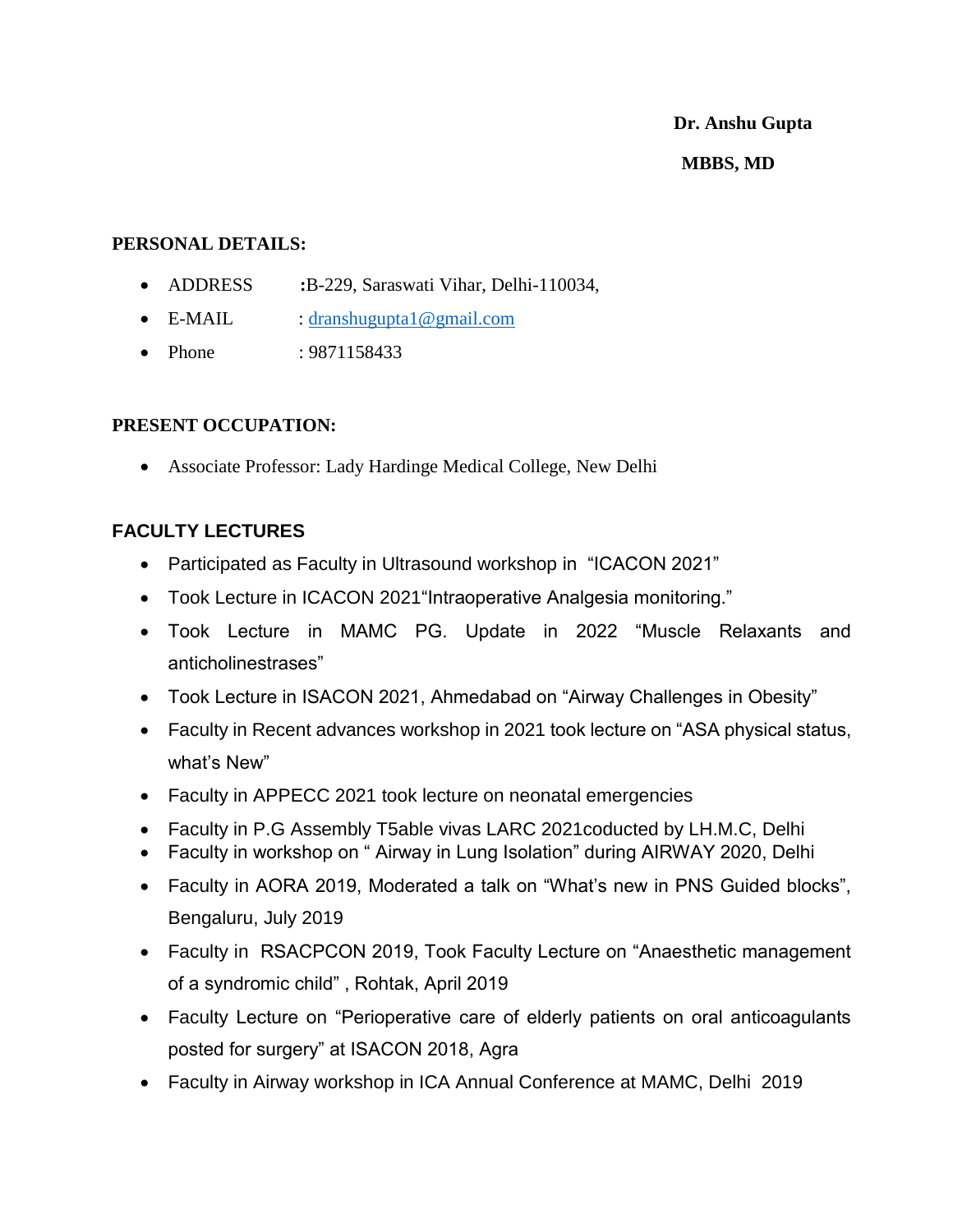- Conducted the Workshop on Supraglottic Device, RSACPCON 2019, Rohtak, April 2019
- Faculty in AHA accredited BLS and ACLS Course held at LHMC and RML in 2019.
- Faculty and Instructor in BLS Workshop in Medicus Conventus at LHMC, Delhi 2019
- Faculty Lecture in AIRWAY Seed Workshop on "Supraglottic Airway Devices", LHMC, Delhi, September 2017
- Faculty Lecture in "BLS at High Altitude" in Indian Mountaineering Foundation Medical Expedition in May 2017
- Faculty in workshop on "Management of Perioperative Cardio- Respiratory Emergency: Using ACLS Principles" at ISA Delhi Annual Conference, 2017
- Conducted AHA accredited BLS and ACLS course at LHMC, Delhi, RML Hospital, Delhi
- Faculty lecture in "CPR in Pregnant patient" at NARCHI Annual Conference, Delhi 2016
- Faculty in workshop in AIRWAY 2016 at Delhi
- Faculty in BLS and ACLS workshop in ISACON, Ludhiana 2016
- Faculty in Airway workshop and Judge for Free Paper in ISACON, Jaipur, 2015.
- Faculty Lecture on "Isobaric Or Hyperbaric Local Anaesthetic Preparation for SA In Private Practice?" at ISACON 2013, Guwahati.
- Faculty Lecture on "Update in Pediatric Neuro trauma" at RSACPCON 2013, Kashmir.
- Faculty Lecture on "Face Masks, Airway" at EORCAPS, 2014
- Guest faculty in conducting a workshop on "Supraglottic Airway Devices" in AIRWAY 2014.
- Guest Speaker in Pre-Conference Workshop on "Ventilatory Management" at ISA Delhi Annual Conference 2013.
- Guest faculty in 2<sup>nd</sup> Annual Conference of All India Difficult Airway Association, PGIMER, Dr. RML Hospital, Delhi. 2012
- Guest Faculty and part of Workshop at AIRWAY Conference, MAMC, 2012
- Guest Faculty in EORCAPS 2013, 2012 and 2011.